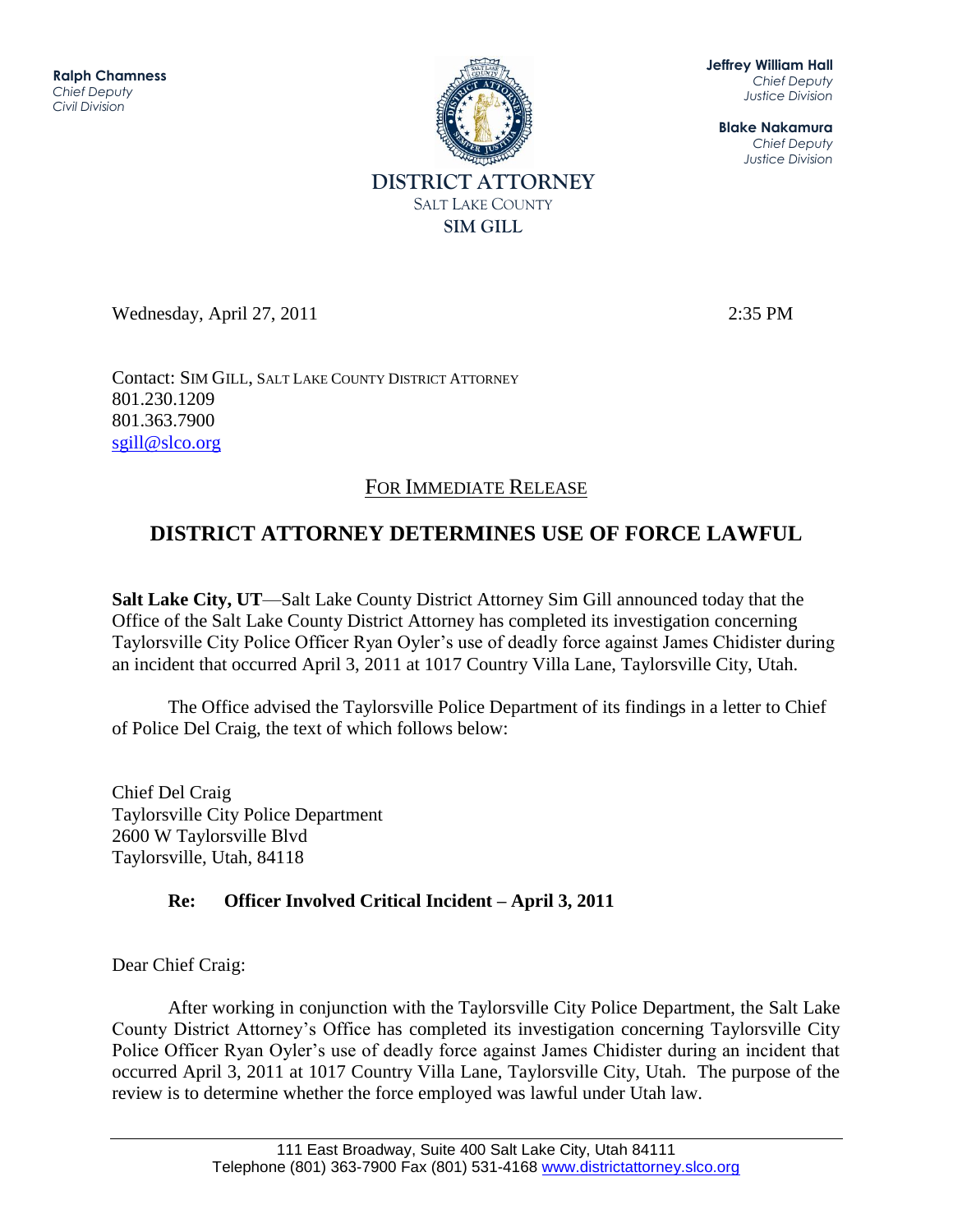On April 3, 2011, police officers were dispatched to the above address after Zach Zerall called 911 to report that his step-father, James Chidister, was pounding on the door of the residence.

While the officers were en route to the residence, Mr. Chidister left and drove to Tyler Jones' house. At Mr. Chidister's request, Mr. Jones called Shanen Chidister, Mr. Chidister's estranged wife. Ms. Chidister informed Mr. Jones that the police had been contacted and had arrived at the Country Villa Lane residence. Mr. Jones relayed this information to Mr. Chidister. Upon hearing this, Mr. Chidister immediately left Mr. Jones' residence and drove back to the Country Villa Lane residence.

Officer Ryan Oyler arrived at the Country Villa Lane residence and parked his marked patrol vehicle in front of the residence. At the residence, Officer Oyler located a live rifle round in the driveway. Officer Oyler made contact with Ms. Chidister in the residence and showed her the live round he discovered in the driveway. Officer Oyler and Ms. Chidister compared the live round to ammunition in the residence for a firearm owned by Mr. Chidister. The live round Office Olyer found in the driveway and the ammunition in the home appeared to be of the same type.

Sgt. Rod Lowry heard the dispatch over the police radio and proceeded to the Country Villa Lane residence. Sgt. Lowry arrived in his unmarked patrol vehicle, parked in front of the residence and remained in his vehicle.

While Officer Oyler was interviewing the occupants of the Country Villa Lane residence, Ms. Chidister received several phone calls from James Chidister. Ms. Chidister asked Officer Oyler to answer her phone and speak with Mr. Chidister.

Officer Oyler answered the phone call, identified himself as a police officer, and spoke with Mr. Chidister. Mr. Chidister told Officer Oyler that he was now outside of the residence. Further, Mr. Chidister informed Officer Oyler that he was armed with a gun and wanted Ms. Chidister to "step outside."

While in his patrol vehicle, Sgt. Lowry observed a red Dodge truck pull up to the residence with a single occupant and positioned his patrol vehicle to view the license plate on the truck. Sgt. Lowry was able to confirm that the occupant of the truck was Mr. Chidister and radioed Officer Oyler that Mr. Chidister returned to the residence. Officer Olyer informed Sgt. Lowry that Mr. Chidister was armed with a gun. Sgt. Lowry observed Mr. Chidister exit his vehicle armed with a rifle in a "ready" position. Sgt. Lowry ordered Mr. Chidister to drop his gun. Mr. Chidister replied, "No. Why don't you come and get it." Sgt. Lowry began to move his vehicle to a safer position.

Concerned for the safety of Ms. Chidister and several other occupants in the residence, Officer Oyler told them all to get down and Officer Oyler exited the residence. Outside, Officer Oyler saw Mr. Chidister standing next to a red truck. Additionally, Officer Oyler could see that Mr. Chidister was holding a scoped rifle in the "low ready position" with his right hand on the